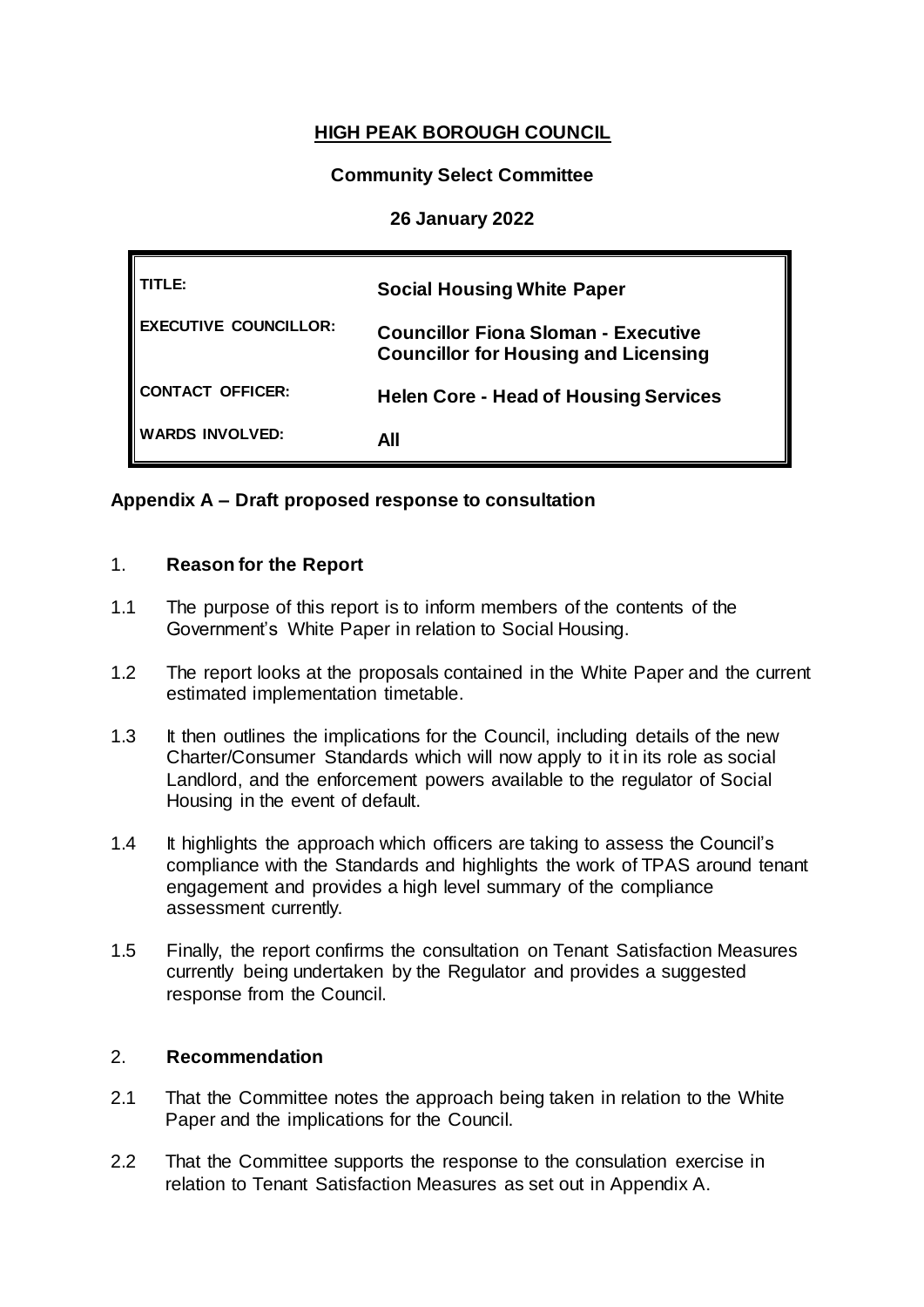# 3. **Executive Summary**

- 3.1 The Social Housing White Paper seeks to make landlords more accountable and afford tenants greater opportunity to influence the activities of their landlord and hold them to account through the introduction of a National Tenants Charter. Subject to legislation, the provisions of the Charter will apply to the Council in its role as social Landlord, including the enforcement role of the Regulator of Social Housing, and the report sets out the detail of the proposed Charter and outlines the implications to the Council.
- 3.2 A consultation exercise is currently being undertaken by the Regulator of Social Housing around the specific Tenant Satisfaction Measures that will be implemented under the White Paper proposals. A draft response to the consultation exercise is outlined at Appendix A.
- 3.3 Work is already underway to ensure that the Council is able to comply with the requirements contained within the White Paper and the report outlines the approach being taken, with an assessment of the Council's current compliance.

# 4. **How this report links to Corporate Priorities**

4.1 This report links to Aim 1 - Supporting our communities to create a healthier, safer, cleaner High Peak.

## 5. **Alternative Options**

5.1 The measures contained within the White Paper are highly likely to be introduced and following legislation it will be a regulatory obligation for the Council to comply with them.

## 6. **Implications**

6.1 Community Safety - (Crime and Disorder Act 1998) Chapter 6 of the proposed Charter covers this area of work.

## 6.2 Workforce

There are some additional duties for several service areas and there may be additional resource requirements highlighted by the officer working group as implementation progresses.

6.3 Equality and Diversity/Equality Impact Assessment An EIA has been completed by the Regulator as part of the proposed approach.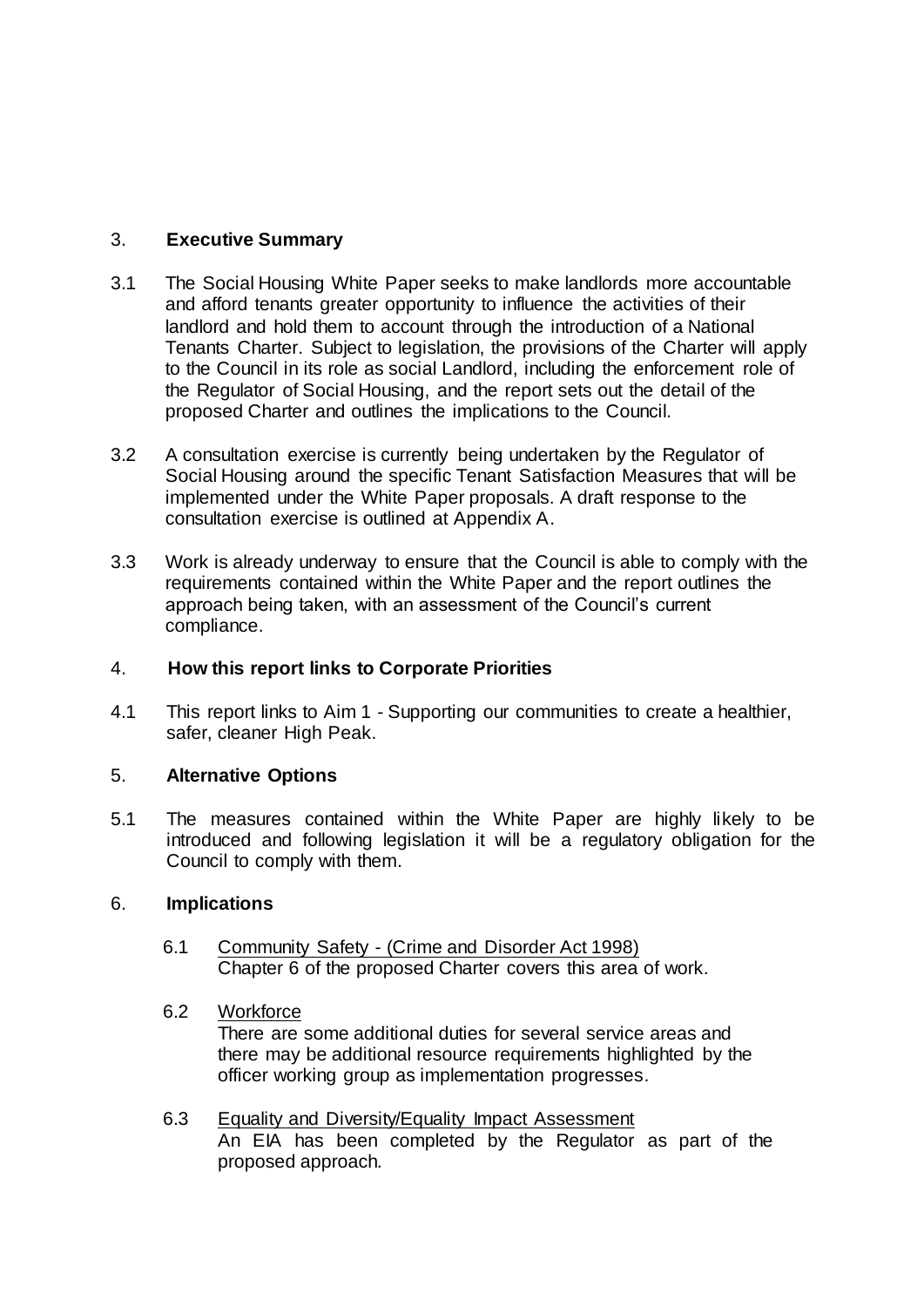## 6.4 Financial Considerations

There will be some resource implications in ensuring compliance. Further, failure to comply with the compliance measures potentially attracts an unlimited fine although the detail around this has yet to be made available.

6.5 Legal

As considered within the report. The Council will be required to comply with the new measures following legislation.

6.6 Climate Change

Chapter 1 of the proposed Charter relates to the upkeep of properties and considers their environmental impact.

- 6.7 Consultation The Tenant Satisfaction Measures are currently open to consulation and a draft response is included at Appendix A.
- 6.8 Risk Assessment

It is a serious operational and reputational risk not to comply with the proposed legal obligations, however, an action plan and working group have been established to ensure this risk is mitigated.

#### Mark Trillo **Executive Director (Governance & Commissioning)**

#### **Web Links and Background Papers**

## **Contact details**

[https://www.gov.uk/government/publications/the-charter](https://www.gov.uk/government/publications/the-charter-for-social-housing-residents-social-housing-white-paper/the-charter-for-social-housing-residents-social-housing-white-paper)[for-social-housing-residents-social-housing-white](https://www.gov.uk/government/publications/the-charter-for-social-housing-residents-social-housing-white-paper/the-charter-for-social-housing-residents-social-housing-white-paper)[paper/the-charter-for-social-housing-residents-social](https://www.gov.uk/government/publications/the-charter-for-social-housing-residents-social-housing-white-paper/the-charter-for-social-housing-residents-social-housing-white-paper)[housing-white-paper](https://www.gov.uk/government/publications/the-charter-for-social-housing-residents-social-housing-white-paper/the-charter-for-social-housing-residents-social-housing-white-paper)

Helen Core Head of Housing Services helen.core@highpeak.gov.uk

[TSM consultation document](https://assets.publishing.service.gov.uk/government/uploads/system/uploads/attachment_data/file/1040336/Consultation_document_Introduction_of_Tenant_Satisfaction_Measures_Dec_2021.pdf)  [\(publishing.service.gov.uk\)](https://assets.publishing.service.gov.uk/government/uploads/system/uploads/attachment_data/file/1040336/Consultation_document_Introduction_of_Tenant_Satisfaction_Measures_Dec_2021.pdf)

## 7. **Detail**

- 7.1 Following the tragic events at Grenfell Tower, the then Housing Secretary put forward a plan for a White Paper to drive a 'top-to-bottom review of the issues facing the {social housing} sector'. The White Paper puts forward proposals that will change how social landlords operate, and proposes the introduction of regulation for stock holding Local Authorities such as HPBC.
- 7.2 The White Paper establishes a new Charter for social housing residents, setting out what every social housing resident should be able to expect as follows:
	- 1. **To be safe in your home.** We will work with industry and landlords to ensure every home is safe and secure.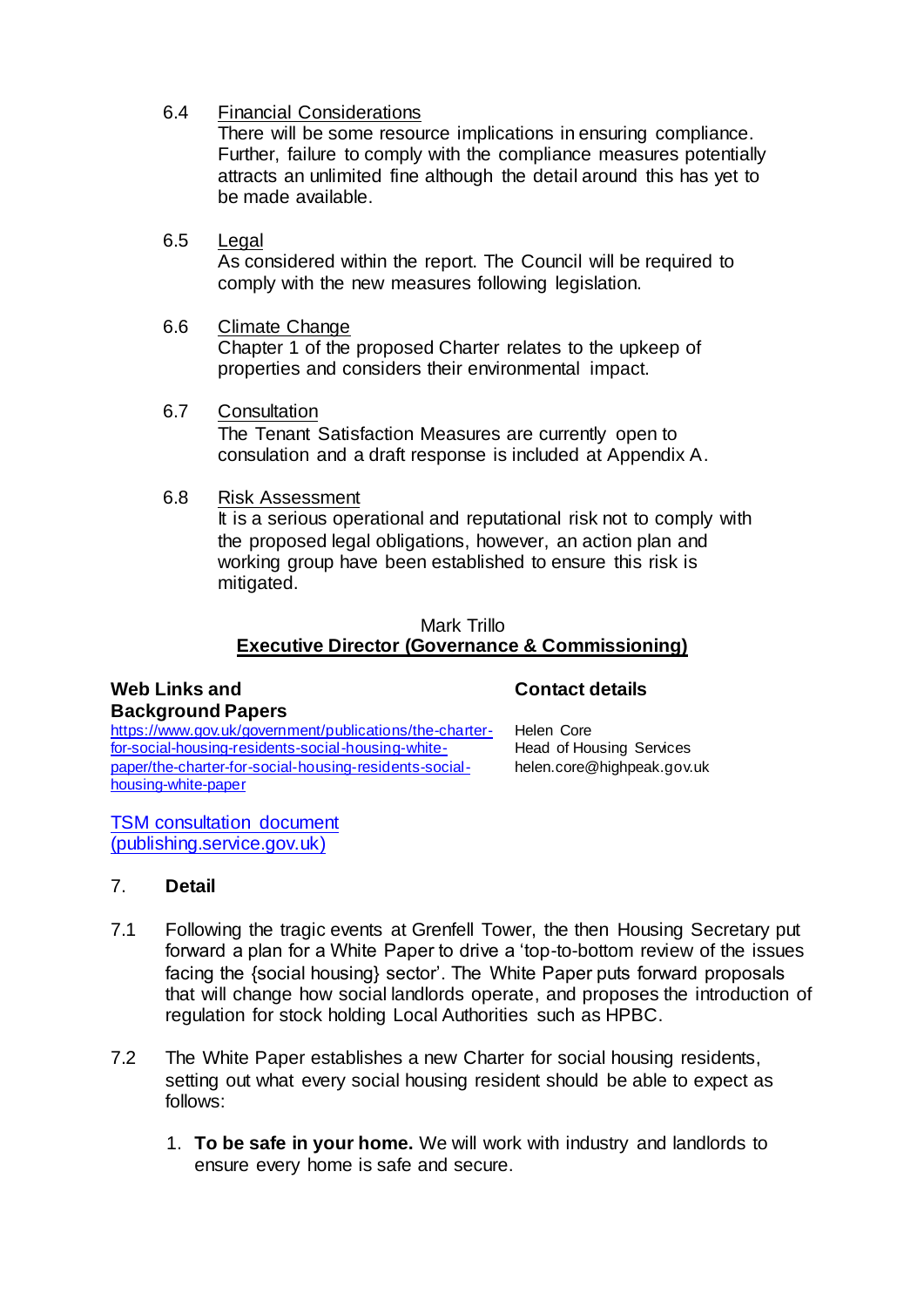- 2. **To know how your landlord is performing,** including on repairs, complaints and safety, and how it spends its money, so you can hold it to account.
- 3. **To have your complaints dealt with promptly and fairly,** with access to a strong ombudsman who will give you swift and fair redress when needed.
- 4. **To be treated with respect,** backed by a strong consumer regulator and improved consumer standards for tenants.
- 5. **To have your voice heard by your landlord,** for example through regular meetings, scrutiny panels or being on its Board. The government will provide help, if you want it, to give you the tools to ensure your landlord listens.
- 6. **To have a good quality home and neighbourhood to live in,** with your landlord keeping your home in good repair.
- 7. **To be supported to take your first step to ownership,** so it is a ladder to other opportunities, should your circumstances allow.
- 7.3 Behind each aspect of the Charter sit a range of additional responsibilities as outlined below

# 7.3.1 **Chapter 1 - To be safe in your home**

- Legislate to strengthen the Regulator of Social Housing's consumer regulation objectives to explicitly include safety.
- Legislate to require social landlords to identify a nominated person responsible for complying with their health and safety requirements.
- Expect the Regulator of Social Housing to prepare a Memorandum of Understanding with the Health and Safety Executive to ensure effective sharing of information with the Building Safety Regulator.
- Launch a consultation on requiring smoke alarms in social housing and introducing new expectations for carbon monoxide alarms.
- Consult on measures to ensure that social housing residents are protected from harm caused by poor electrical safety.
- Continue to work with the Social Sector (Building Safety) Engagement Best Practice Group and the Building Safety Regulator to ensure resident voices are heard.

# 7.3.2 **Chapter 2 - To know how your landlord is performing**

- Create a set of tenant satisfaction measures for landlords on things that matter to tenants.
- Introduce a new access to information scheme for social housing tenants of housing associations and other private registered providers of social housing, so that information relating to landlords is easily available.
- Ensure landlords provide a clear breakdown of how their income is being spent.
- Require landlords to identify a senior person in their organisation who is responsible for ensuring they comply with the consumer standards set by the Regulator of Social Housing.

# 7.3.3 **Chapter 3 - To have your complaints dealt with promptly and fairly**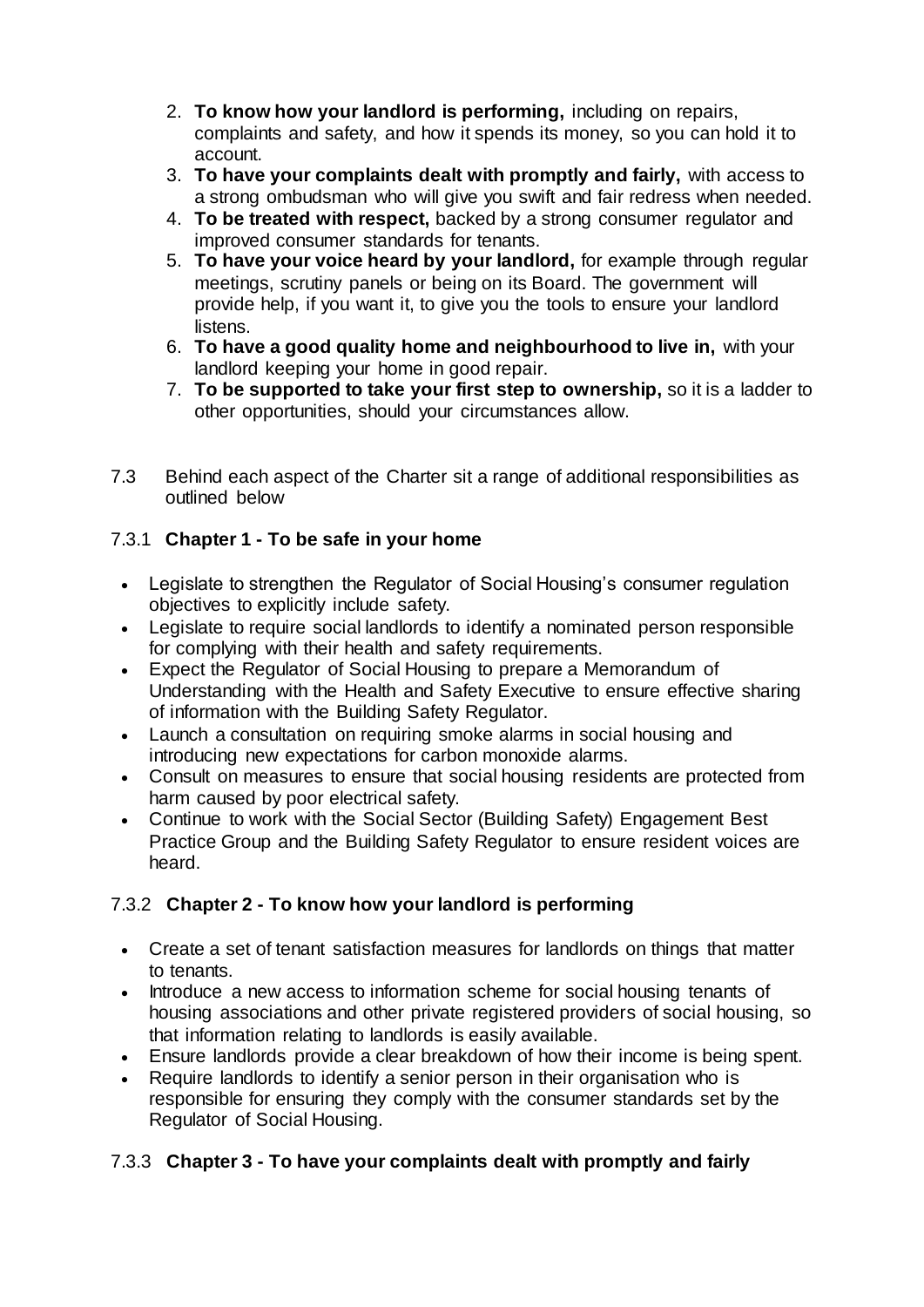- Provide residents with consistency across landlord complaint handling by ensuring landlords self-assess against the Housing Ombudsman's Complaint Handling Code by 31 December 2020.
- Ensure tenants know how to raise complaints and have confidence in the system by launching a communications campaign. We will expect landlords, the Housing Ombudsman and the Building Safety Regulator to ensure residents have clear and up to date information on how to complain.
- Legislate to ensure clear co-operation between the Housing Ombudsman and the Regulator of Social Housing to hold landlords to account more effectively when things go wrong.
- Make landlords more accountable for their actions by publicising the details of cases determined and published by the Housing Ombudsman.

## 7.3.4 **Chapter 4 - To be treated fairly and with respect, backed by a strong consumer regulator for tenants**

- Transform the consumer regulation role of the Regulator of Social Housing ("the regulator") so it proactively monitors and drives landlords' compliance with improved consumer standards.
- Remove the 'serious detriment test' and introduce routine inspections for the largest landlords (those with over 1,000 homes) every four years.
- Change the regulator's objectives to explicitly cover safety and transparency, and work with it to review its consumer standards to ensure they are up to date and deliver its revised objectives.
- Give the regulator the power to publish a Code of Practice on the consumer standards to be clear what landlords are required to deliver.
- Strengthen the regulator's enforcement powers to tackle failing landlords and to respond to new challenges facing the sector.
- Hold local authorities to account as landlords, including how they manage Arms Length Management Organisations and Tenant Management Organisations, to make sure they deliver a good service to tenants.
- Require the regulator to set up an Advisory Committee to provide independent and unbiased advice on discharging its functions.

# 7.3.5 **Chapter 5 - To have your voice heard by your landlord**

- Expect the regulator to require landlords to seek out best practice and consider how they can continually improve the way they engage with social housing tenants.
- Deliver a new opportunities and empowerment programme for social housing residents, to support more effective engagement between landlords and residents, and to give residents tools to influence their landlords and hold them to account.
- Review professional training and development to ensure residents receive a high standard of customer service.

# 7.3.6 **Chapter 6 - To have a good quality home and neighbourhood to live in**

• Review the Decent Homes Standard, including access to and the quality of green spaces.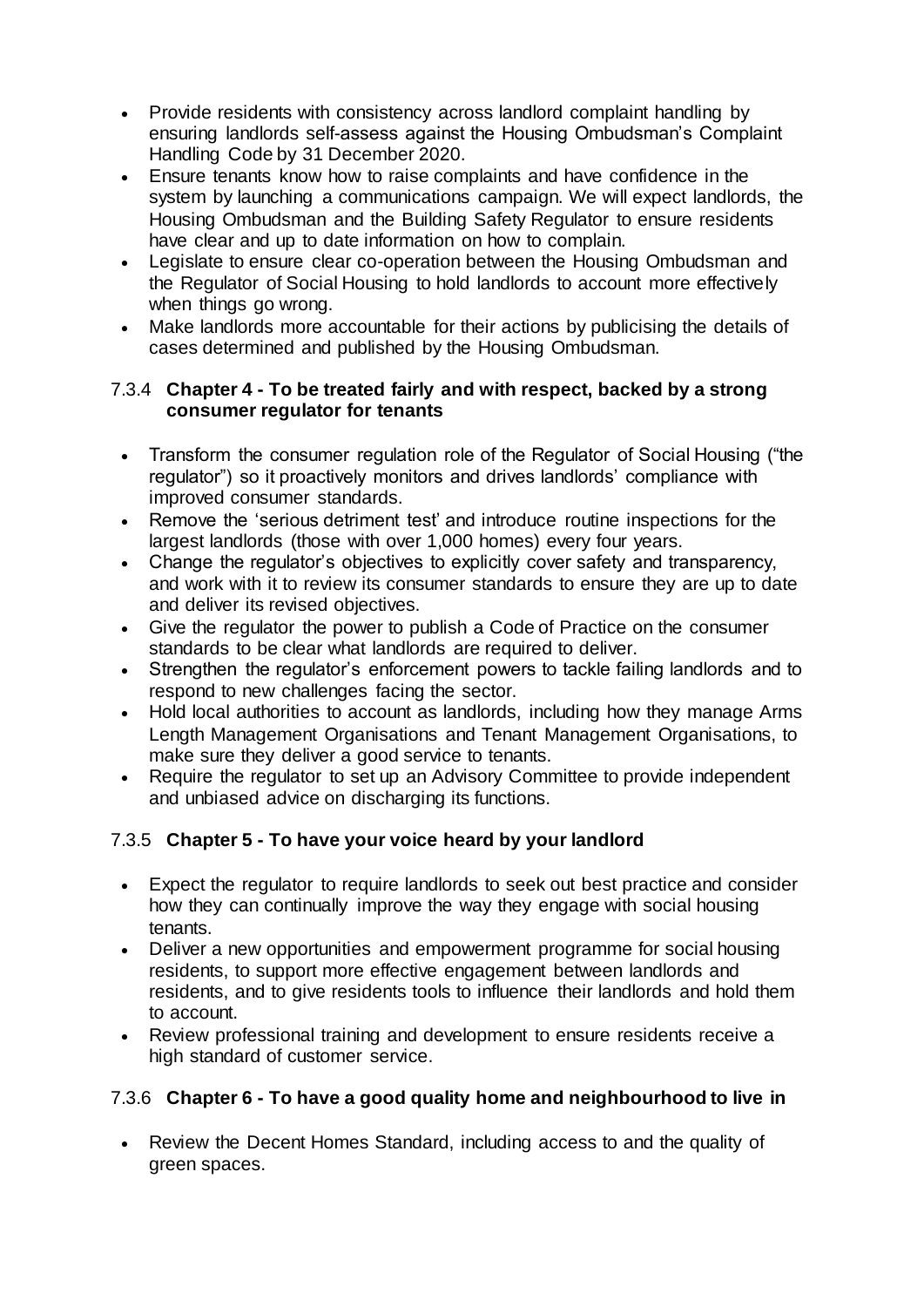- Tackle anti-social behaviour by enabling tenants to know who is responsible for action and who can support and assist them if they are faced with anti- social behaviour.
- Consider the results of the allocations evidence collection exercise findings to ensure that housing is allocated in the fairest way possible and achieves the best outcomes for local places and communities.

# 7.3.7 **Chapter 7 - To be supported to take your first step to ownership**

- Investing £11.5 billion to build up to 180,000 affordable homes the highest single funding commitment to affordable housing in a decade. Around half of these new homes will be for affordable home ownership.
- Implementing a new, fairer and more accessible model for Shared Ownership.
- Implementing a new Right to Shared Ownership for tenants of housing associations and other private registered providers who live in new grant funded homes for rent.
- Emphasising through our new National Design Guide the importance of building beautiful and well-designed social homes.
- Introducing a new Affordable Homes Guarantee Scheme.
- Encouraging local authorities to take advantage of our removal of the borrowing cap to build more council homes.
- 7.4 The measures in this White Paper will apply to all social housing landlords and residents in England. Separate arrangements apply in the devolved administrations of Scotland, Wales and Northern Ireland. Subject to consulation (see section 8) it is likely that these changes will come into effect from April 2023.
- 7.5 Clearly, as a responsible Housing Provider, the Council is commited to ensuring that it meets these obligations once introduced. It is likely that Local Authorties, who havent been regulated in the same way as other housing prioviders previoulsy, will come under scrutiny relatively soon after the Charter is implemented. Failure to meet the requirements can attract an "unlimited" financial penalty although the detail around how these penalties will apply in practice has not been made available. It is, therefore, both ethically and financially vital that these obligations are met by the Council in its role as social Landlord.
- 7.6 In order to ensure compliance by the proposed April 2023 implementation date, a working group of senior Officers has been established and leads assigned to each of the seven chapters of the charter. An initial gap analysis has taken place to ensure that the areas that require additional resource and time commitment to ensure compliance are prioritsed.
- 7.7 The current assessment for comlaince is very briefly summarised as below:-

| Chapter 1   Broadly compliant                                                |
|------------------------------------------------------------------------------|
| Chapter 2   Requires additional consideration and some resource implications |
| Chapter 3   Current arrangements meet expectation of the Paper               |
| Chapter 4   Requires additional consideration and some resource implications |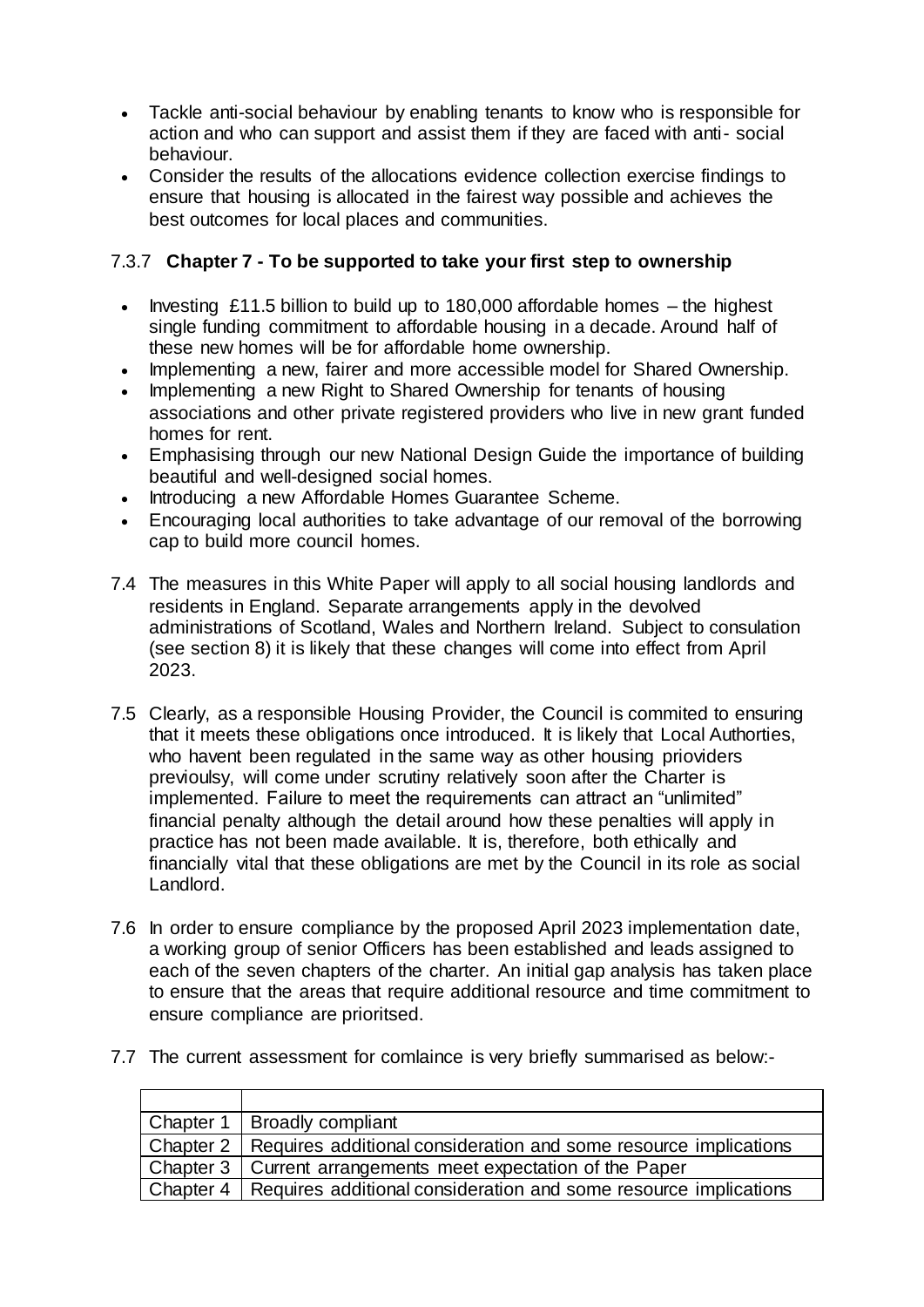| Chapter 5   This area has been identified as the weakest under current<br>arrangements. This has been mitigated by the appointment of TPAS<br>to work with the Council to develop our Tenant Engagement<br>arrangements |
|-------------------------------------------------------------------------------------------------------------------------------------------------------------------------------------------------------------------------|
| Chapter 6   Requires additional consideration and some resource implications                                                                                                                                            |
| Chapter 7   Broadly compliant                                                                                                                                                                                           |

7.8 A more detailed action plan across five pillars - Charter Requirement; Detail of our current assessment of compliance (with evidence); Further work required to ensure compliance; and Officer responsible/Timescale for delivery - is being developed and will form the basis of discussion for the Officer working group which is next due to meet in March 2022

## **8.0 Tenant Satisfaction Measures**

8.1 Additionally, the Regulator of Social Housing is seeking views on its proposals for tenant satisfaction measures which are part of implementing changes to consumer regulation set out in the Government's White Paper. The 22 proposed satisfaction measures are summarised as below:-

| <b>Satisfaction Measure</b>            | How measured                        |
|----------------------------------------|-------------------------------------|
| RP01: Homes that do not meet the       | Measured by landlords directly      |
| <b>Decent Homes Standard</b>           |                                     |
| RP02: Repairs completed within         | Measured by landlords directly      |
| target timescale                       |                                     |
| <b>TP01: Overall Satisfaction</b>      |                                     |
| TP02: Satisfaction with repairs        | Measured by doing tenant perception |
|                                        | surveys                             |
| TP03: Satisfaction with time taken to  | Measured by doing tenant perception |
| complete most recent repair            | surveys                             |
| BS01: Gas safety checks                | Measured by landlords directly      |
| BS02: Fire safety checks               | Measured by landlords directly      |
| BS03: Asbestos safety checks           | Measured by landlords directly      |
| <b>BS04: Water safety checks</b>       | Measured by landlords directly      |
| <b>BS05: Lift safety checks</b>        | Measured by landlords directly      |
| Electrical safety checks               | Measured by landlords directly      |
| TP04: Satisfaction that the home is    | Measured by doing tenant perception |
| well maintained and safe to live in    | surveys                             |
| TP05: Satisfaction that the landlord   | Measured by doing tenant perception |
| listens to tenant views and acts upon  | surveys                             |
| them                                   |                                     |
| TP06: Satisfaction that the landlord   | Measured by doing tenant perception |
| keeps tenants informed about things    | surveys                             |
| that matter to them                    |                                     |
| TP07: Agreement that the landlord      | Measured by doing tenant perception |
| treats tenants fairly and with respect | surveys                             |
| NM01: Anti-social behaviour cases      | Measured by landlords directly      |
| relative to the size of the landlord   |                                     |
| Percentage of communal areas           | Measured by landlords directly      |